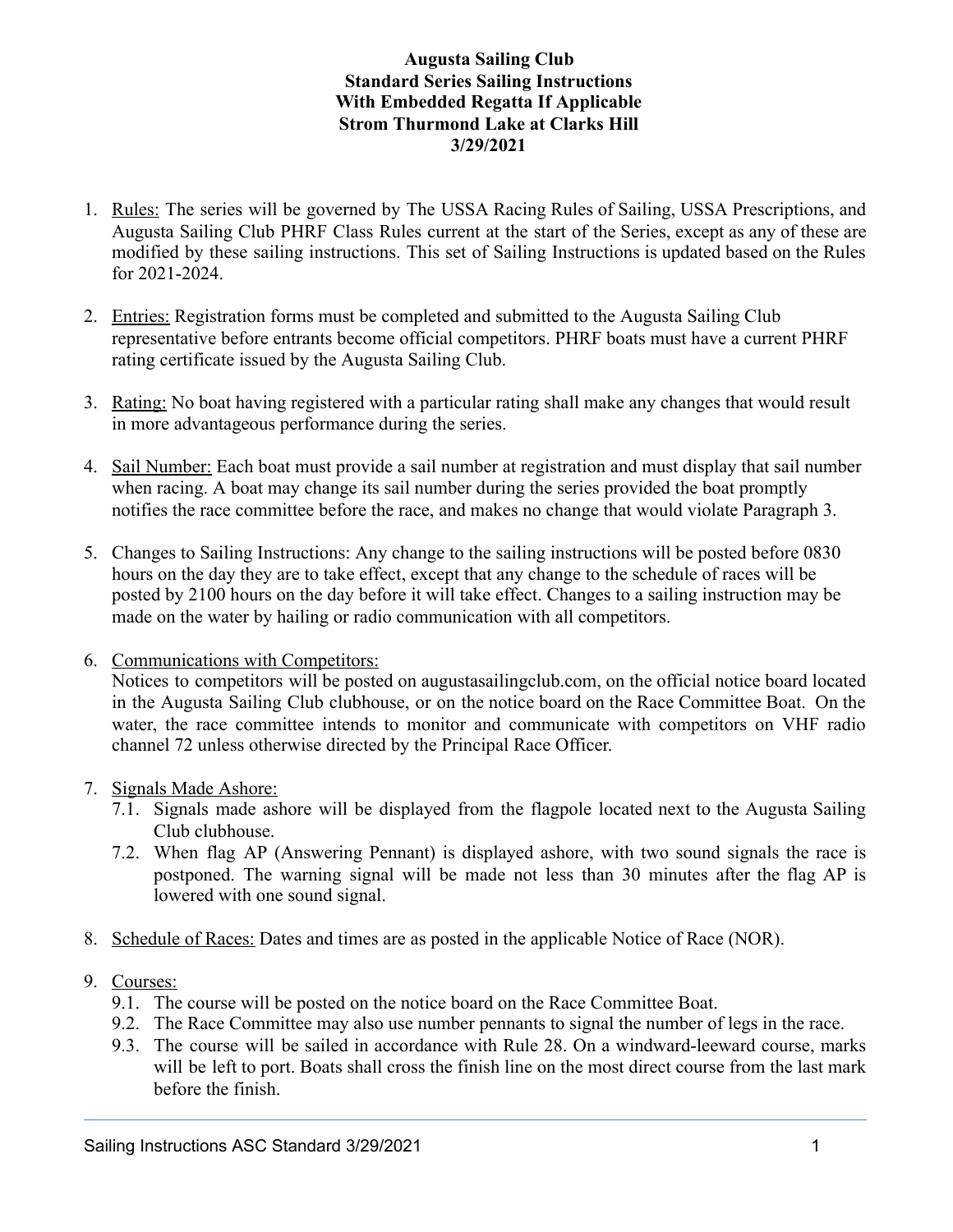10. Marks: All marks will be orange, yellow, or green inflatable marks or US Government markers, including the starting and finishing marks.

## 11. The Start:

- 11.1. Competitors must check in at the race committee boat before the start.
- 11.2. The starting line will be between the starting mark and a staff displaying the orange flag on the race committee boat.
- 11.3. The order of fleets will be posted on the notice board on the race committee boat.
- 11.4. Boats whose warning signal has not been made shall avoid the starting area during the starting sequence for other races.
- 11.5. A boat that does not start within 10 minutes after her starting signal will be scored Did Not Start without a hearing. This changes RRS A5.1 and A5.2.
- 11.6. Recalls will be signaled in accordance with RRS 29.
- 11.7. A boat that retires from a race shall notify the race committee at the first reasonable opportunity.

## 12. The Finish:

- 12.1. The finishing line will be between a staff displaying an orange flag on the Race Committee Boat and a mark of the course (or the finishing mark).
- 12.2. As an alternate option, the finishing line will be between a blue flag on the Race Committee boat and a blue mark, on the opposite side of the Race Committee boat from the starting line. The Race Committee shall signal use of this alternate option by displaying the G flag in a prominent location from before the start to after the finish of the affected races.
- 13. Closing the Starting and Finishing Lines: The Starting and Finishing lines may be closed to boats not in their start sequence or not finishing. Any boat that violates the closed line will be disqualified without a hearing. The Race Committee shall signal that the starting and finishing lines are closed by displaying the B flag in a prominent location from before the start to after the finish of the affected races.
- 14. Changes to the Course After Start:
	- 14.1. RRS 32 and 33 apply.
	- 14.2. Minor adjustments in a mark's location will not be signaled. This changes RRS 33.
- 15. Time Limits: The time limit for each race will be ninety (90) minutes. If no boat finishes within the time limit, the race shall be abandoned.
	- 15.1. A boat of the Spinnaker Fleet finishing more than 30 minutes after the first boat of that fleet finishes or after the time limit, whichever is later, will be scored "DNF."
	- 15.2. A boat of the Non-Spinnaker Fleet finishing more than 45 minutes after the first boat of that fleet finishes or after the time limit, whichever is later, will be scored "DNF."
	- 15.3. An E boat finishing 30 minutes after the finish of the first boat or after the time limit, whichever is later, will be scored "DNF"
	- 15.4. A Portsmouth Dinghy fleet vessel finishing 30 minutes after the finish of the first boat or after the time limit, whichever is later will be scored "DNF"
	- 15.5. Time limits may be modified by the NOR.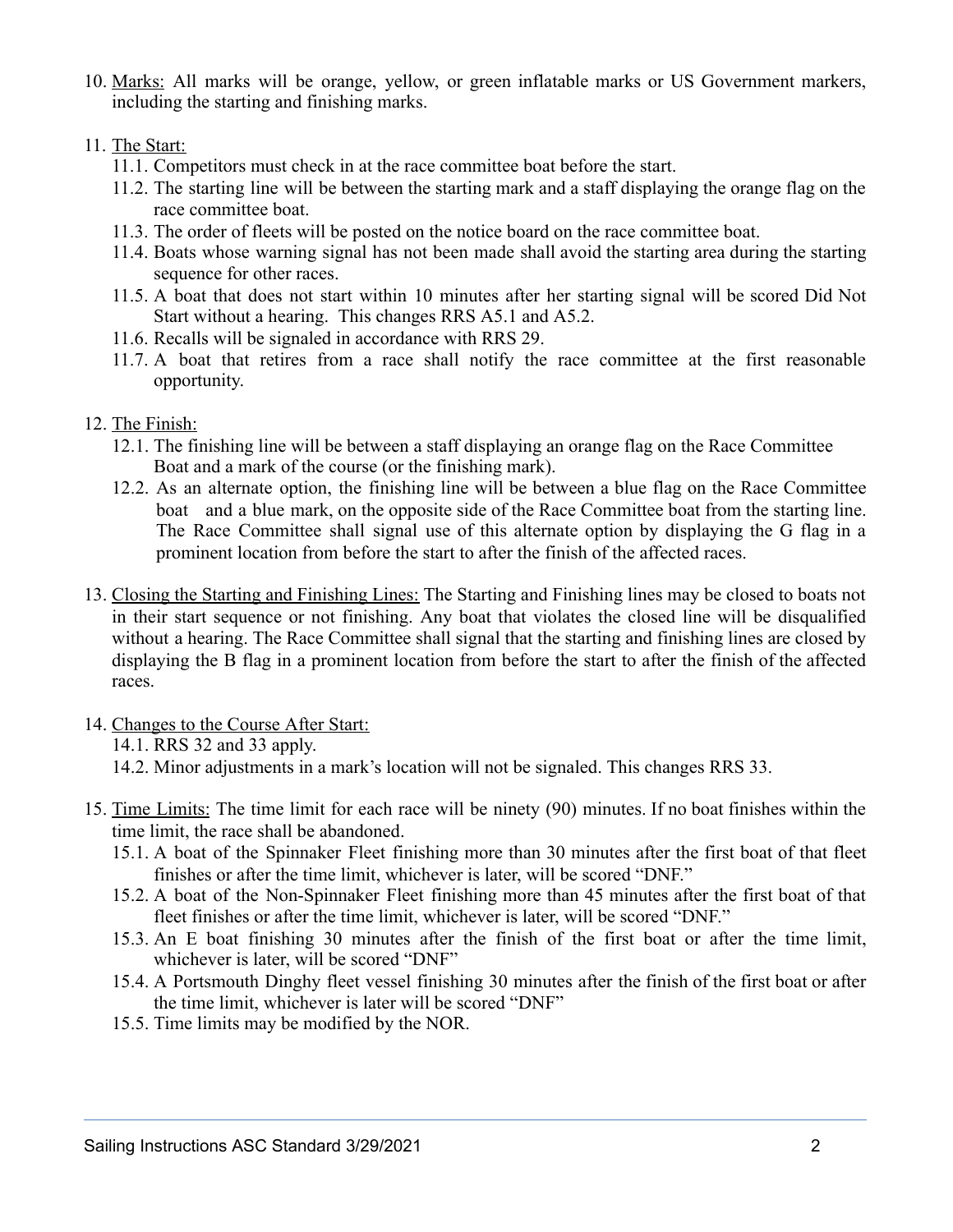## 16. Scoring General:

- 16.1. Scoring of each race for time-handicapped fleets will be based on corrected times. Corrected times will be calculated by the time-on-time method using the approved Augusta Sailing Club PHRF ratings or standard Portsmouth handicap rating for the Portsmouth dinghy fleet, if any.
- 16.2. Spinnaker, non-Spinnaker, E-scow, other one-design fleets, and Portsmouth Dinghy fleet will each be scored separately.
- 16.3. The E-Scow fleet and any other one-design fleets will be scored in the order of finish .
- 17. Scoring for the Series:
	- 17.1. Each day will be scored as a one-day regatta, using the low point scoring system, Rule A4 and Series Scores Rules A2, A3, A4 and A5.3.
	- 17.2. For scoring the Series overall, each day will be treated as one "race." Points for that one day "race" will be based on the standings of the boats for that day, except that boats that did not come to the starting area that day will be assigned points based on Rule A5.3.
	- 17.3. One (1) race on each of four (4) separate days will be sufficient to constitute a regatta for the **Series**.
	- 17.4. Each competitor's worst daily score will be disregarded for determining standings for the Series.
	- 17.5. Ties for each day and for the series will be broken as specified in Appendix A of the racing Rules. Ties for each day will be broken before scoring the series.
- 18. Scoring for embedded Regatta if applicable:
	- 18.1. The Regatta will be scored in accordance with Appendix A of the Rules, using the low-point scoring system, except that no races will be excluded.
	- 18.2. One race will be sufficient to constitute the Regatta.
- 19. Posting of Scores: Scores will be posted on the ASC web site by the first workday after a race day, and may be emailed to competitors of record. Scores for days before the final day will be considered final seven (7) days after dissemination. Scores for the final day of the regatta or series will be posted at ASC and will be considered final 15 minutes after posting.
- 20. Alternative Penalties: The two-turns turns penalty as provided in Rule 44 will not apply to a spinnaker boat provided the spinnaker boat has its spinnaker up when a rule is broken, drops the spinnaker completely while taking the penalty and resets the spinnaker immediately after taking the penalty, then the penalty is one full turn instead of two turns (one full turn including one tack and one jibe).
- 21. Protests: Protests shall be written and lodged with the Race Committee within the protest time. Protest time shall end 30 minutes after the Race Committee Boat docks.
- 22. Litter: Anyone seen willfully discharging litter into the lake shall be scored "DSQ" for that race or the previous race.